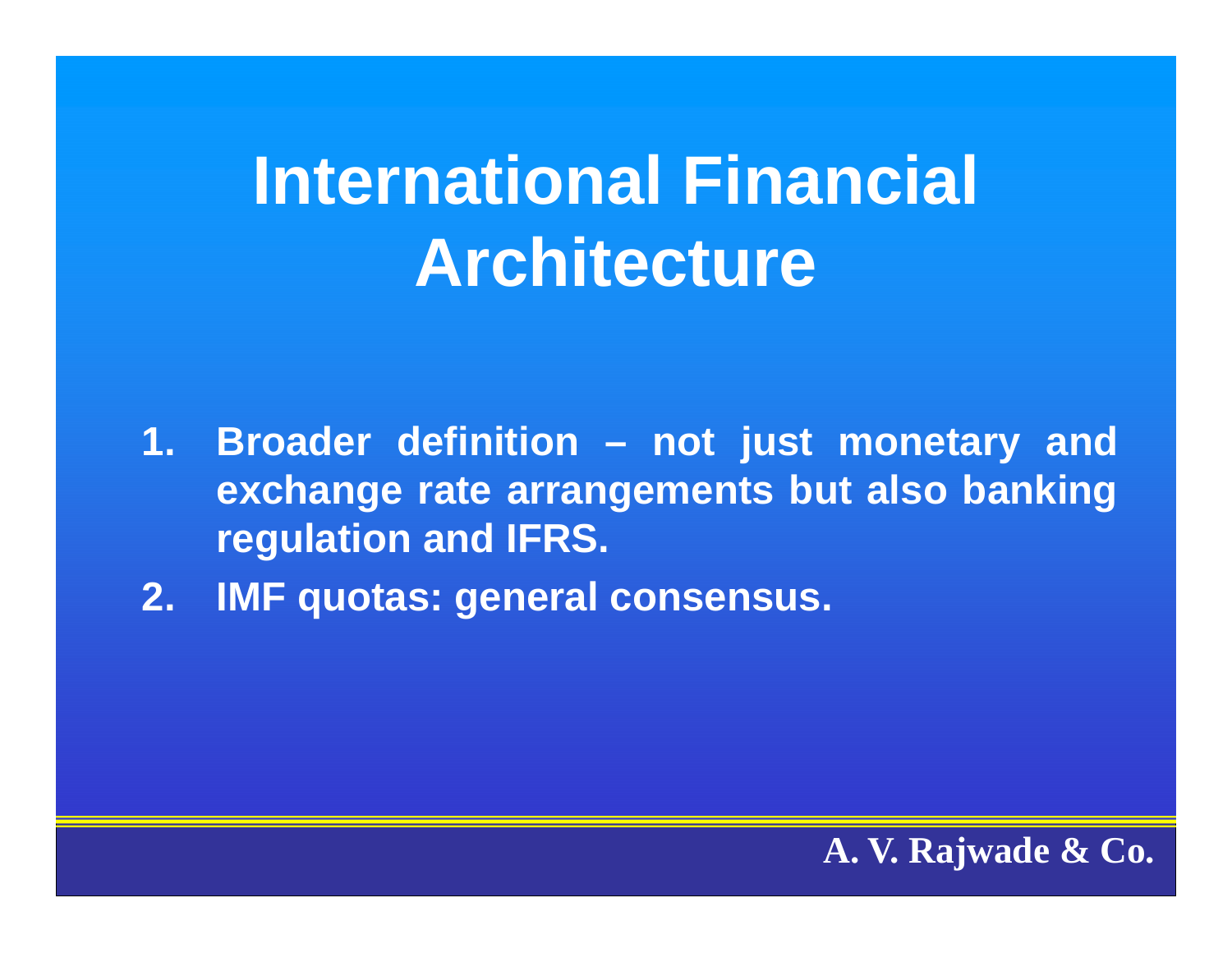- **3. Issues not under discussion.**
- $\Rightarrow$ **Dollars status as sole reserve currency;**
- $\Rightarrow$ **SDR as an alternative;**
- $\Rightarrow$ **The need for managed exchange rates.**
- **4. Possibility of <sup>a</sup> chaotic dollar fall triggered by, say, oil pricing pricing, and affecting its status as principal reserve currency cannot be ruled out.**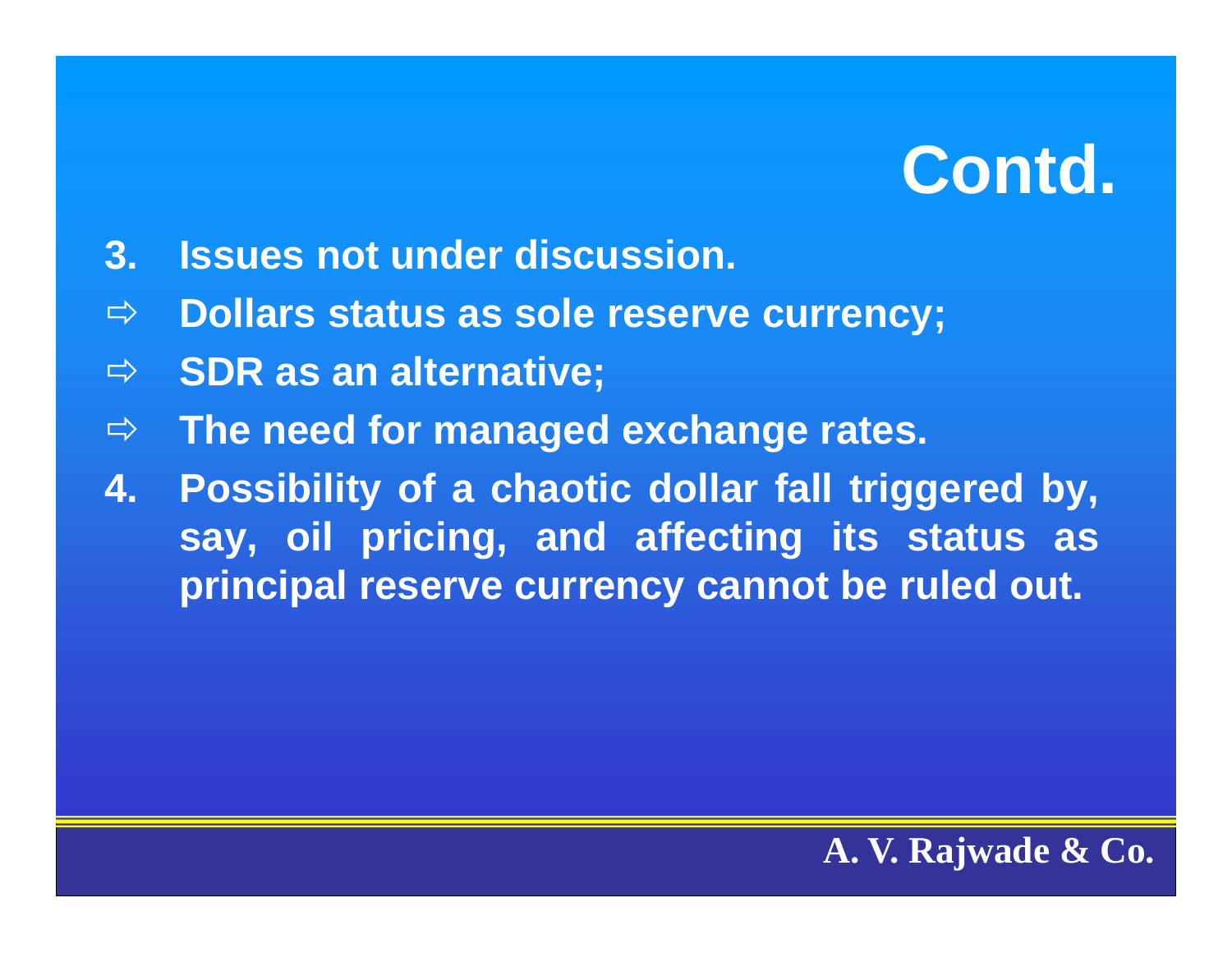- **5. Floating currencies (Euro, Yen) perhaps cannot sustain further appreciation without risking recession.**
- **6. Sharp dollar fall would also trigger steepening of the dollar yield curve – and affect economic recovery in the U.S.**

#### **A. V. Rajwade & Co.**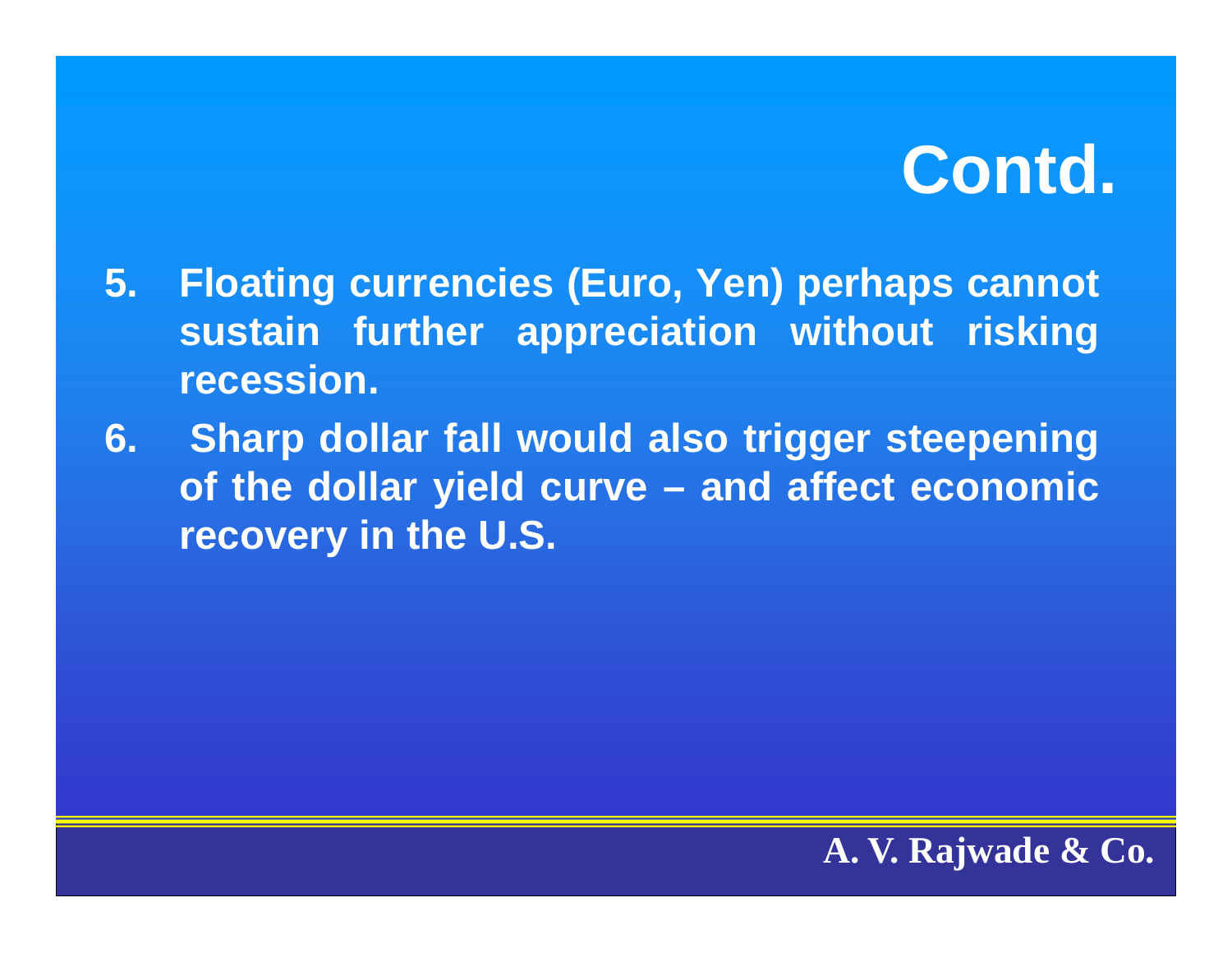### **SDR as Reserve Currency?**

- **1. The Chinese have talked about it – so has theU.N. Commission.**
- **2. If existing dollar reserves are to be converted to SDRs, who will take the exchange risk?**
- **3. A Grand Bargain?**
- $\Rightarrow$ **Yuan appreciation; and**
- $\Rightarrow$ **Fluctuation bands for G4 currencies (\$,€,¥,CNY)**

#### **A. V. Rajwade & Co.**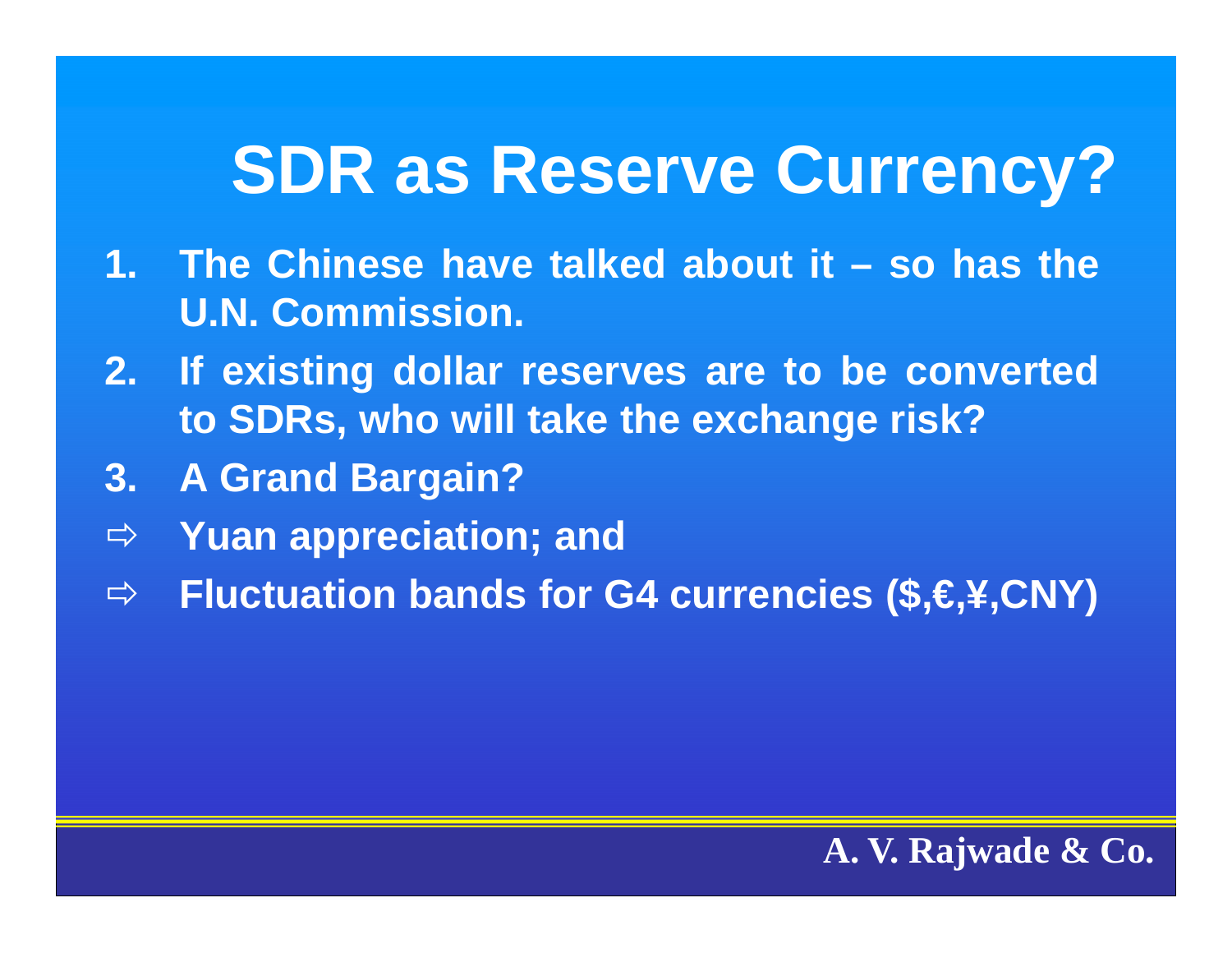- **4. If G20 wants to limit commodity price volatility by li iti m ng specul ti <sup>a</sup> on, case for li iti <sup>m</sup> ng exchange rate volatility is as strong – even without the reserve currency issue.**
- *5. "What economic function did the exchange rate changes among these islands of stability fulfil? Except for stuffing gift socks of hedge funds, the answer is none."* **-- Nobel Laureate Robert Mundell, in an article in Wall Street Journal**
- *6. Do we need a Bretton Woods II?*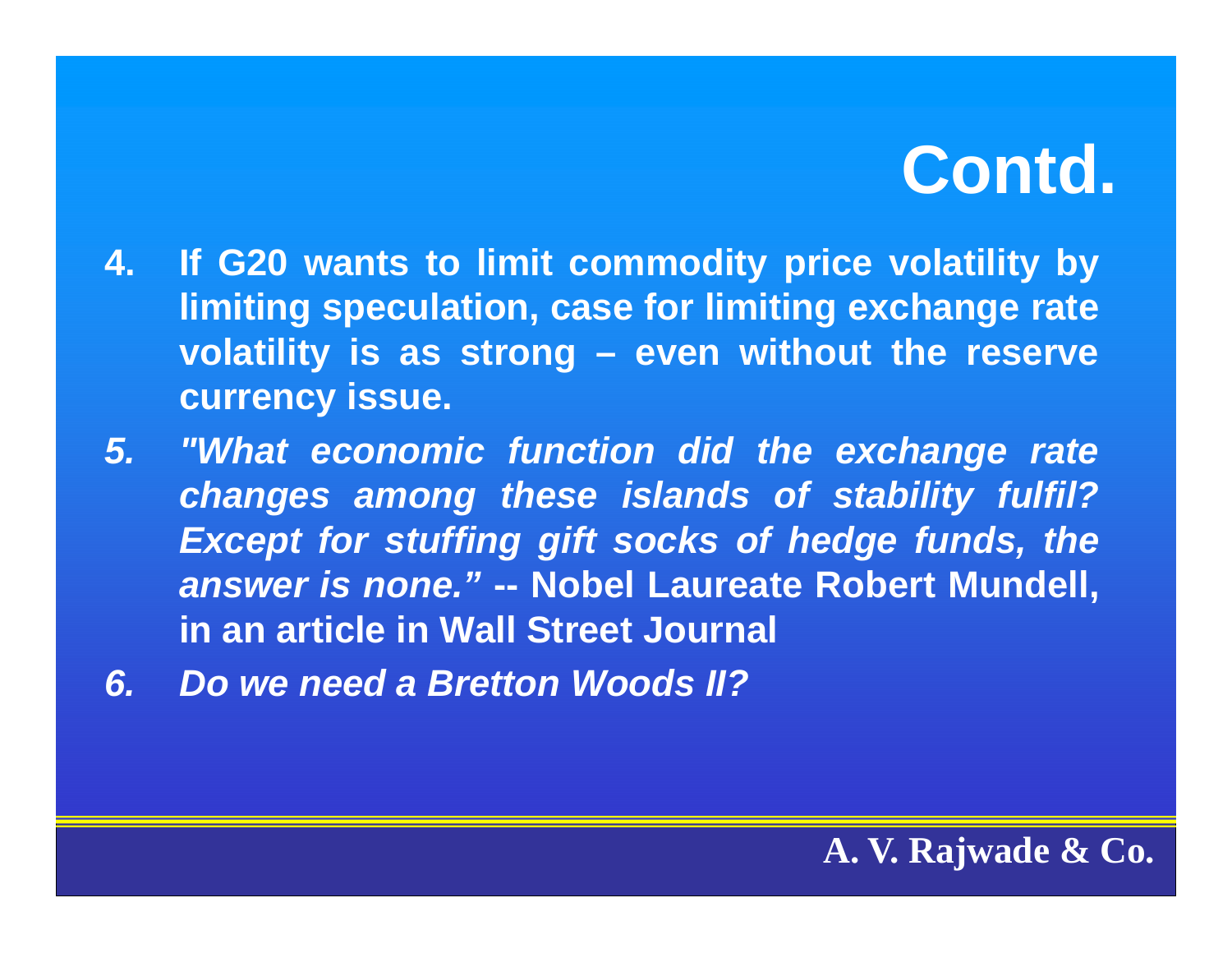# **Banking Regulation**

- **1.Present model : private profits profits, public losses.**
- **2. Capital for liquidity/interest risk needed. But rationalisation and increasin g o f ca pital ratios alone may not solve problem.**
- **3. One possible solution:**
- $\Rightarrow$  **Deposit taking institutions to engage in narrow banking; and**
- $\Rightarrow$  All trades between narrow banks and riskier **institutions to be through exchanges.**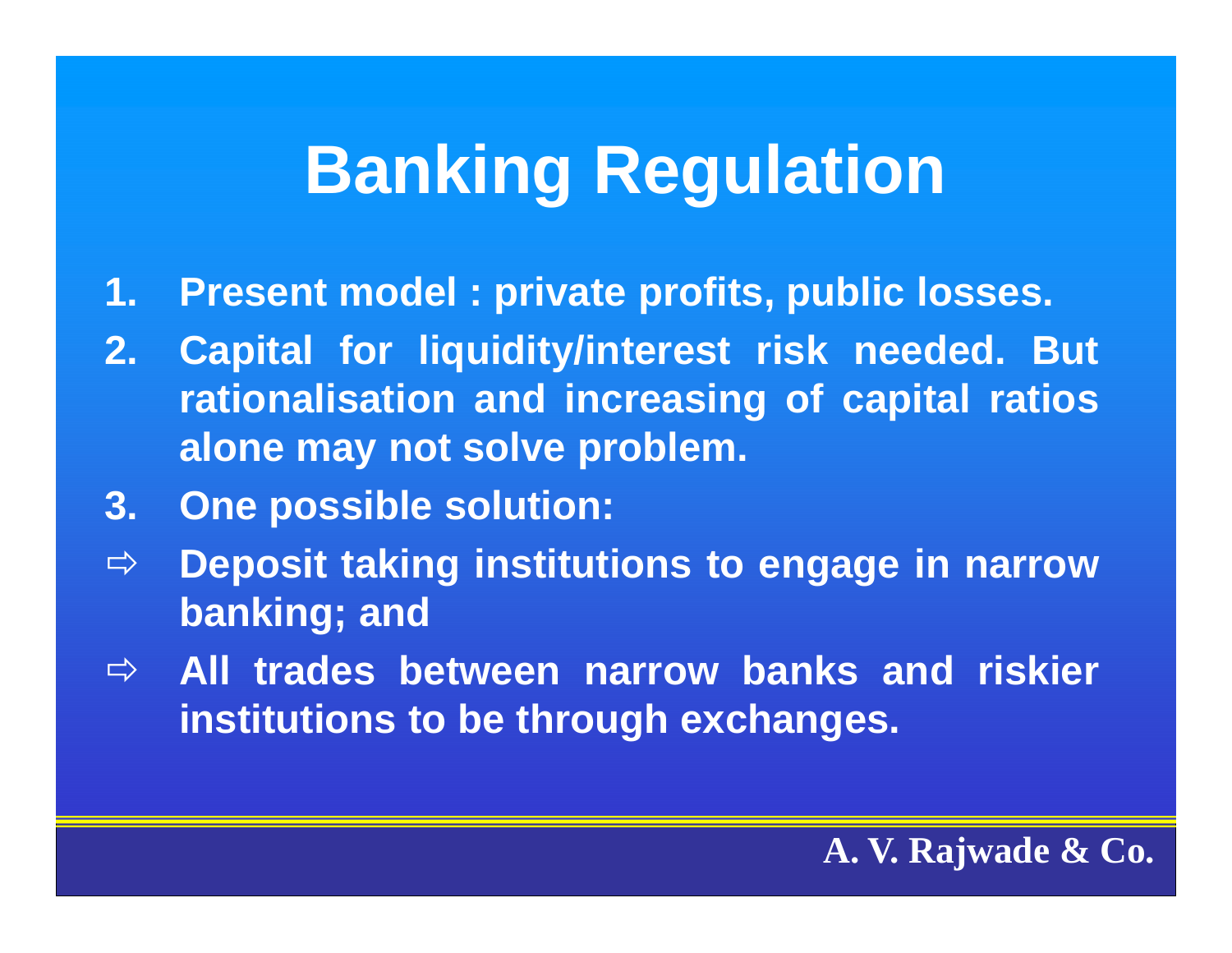**India's CBLO market is <sup>a</sup> very successful exchange traded "call money" market.**

- **4. Derivatives:**
- Ö **Plain vanilla only exchange traded (G20 pushing for this);**
- $\Rightarrow$  OTC transactions on fully collateralised, MTM **margin basis?**

**Too many companies in China, Korea, Indonesia, India and other countries have suffered large losses – and banks have mismanaged credit risks.**

#### **A. V. Rajwade & Co.**